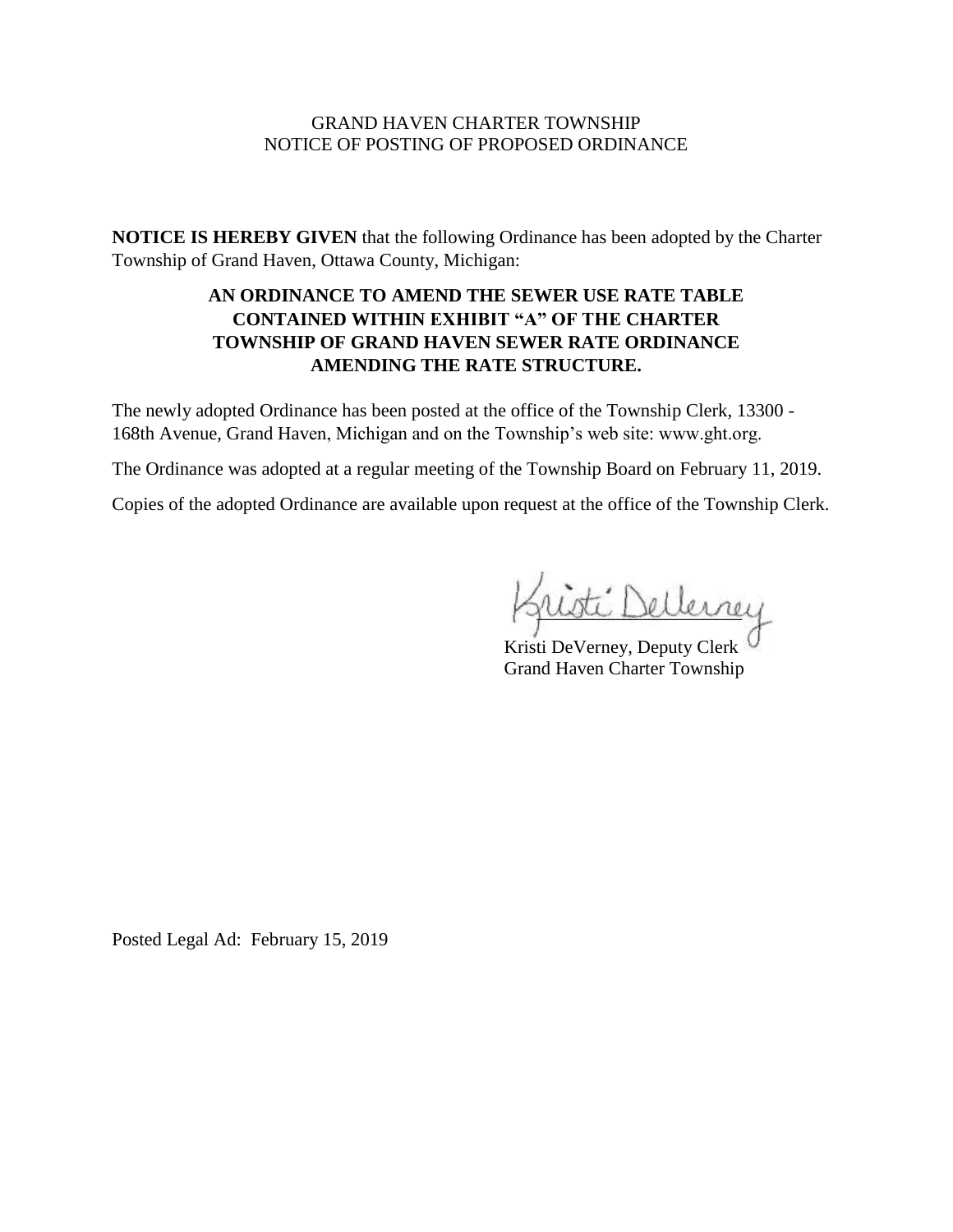### **ORDINANCE NO. 575**

## **SEWER RATE 2016 – 2020 AMENDMENT ORDINANCE GRAND HAVEN CHARTER TOWNSHIP**

# **AN ORDINANCE TO AMEND THE SEWER USE RATE TABLE CONTAINED WITHIN EXHIBIT "A" OF THE CHARTER TOWNSHIP OF GRAND HAVEN SEWER RATE ORDINANCE AMENDING THE RATE STRUCTURE.**

## **GRAND HAVEN CHARTER TOWNSHIP, COUNTY OF OTTAWA, AND STATE OF MICHIGAN, ORDAINS:**

Section 1. **RATE STRUCTURE**. The Sewer Use Rate Table contained within Exhibit A of the Sewer Rate Ordinance re-stated for 2019 and 2020 as follows:

| Rate   | <b>Monthly</b>       | Q                    | $\mathbf{Q}$ | Q3            |
|--------|----------------------|----------------------|--------------|---------------|
| \$3.23 | Jan. 1, 2016         | Jan.1, 2016          | Feb. 1, 2016 | March 1, 2016 |
| \$3.32 | Jan. 1, 2017         | Jan.1, 2017          | Feb. 1, 2017 | March 1, 2017 |
| \$3.41 | Jan. 1, 2018         | Jan.1, 2018          | Feb. 1, 2018 | March 1, 2018 |
| \$4.10 | <b>March 1, 2019</b> | <b>April 1, 2019</b> | May 1, 2019  | March 1, 2019 |
| \$4.20 | Jan. 1, 2020         | Jan.1, 2020          | Feb. 1, 2020 | March 1, 2020 |

**Sewer Use Rate** per 1,000 gallons\*

\* All residential customers are charged a minimum of 1,000 gallons per month.

Section 2. **EFFECTIVE DATE.** This Ordinance was approved and adopted by the Township Board on February 11, 2019, after introduction and a first reading on January 14, 2019, and publication after such reading as is required by Michigan Act 359 of 1947, as amended. This Ordinance shall be effective on February 24, 2019.

\_\_\_\_\_\_\_\_\_\_\_\_\_\_\_\_\_\_\_\_\_\_\_\_\_\_\_\_\_\_\_ \_\_\_\_\_\_\_\_\_\_\_\_\_\_\_\_\_\_\_\_\_\_\_\_\_\_\_\_\_\_

Mark Reenders Laurie Larsen Township Supervisor Township Clerk